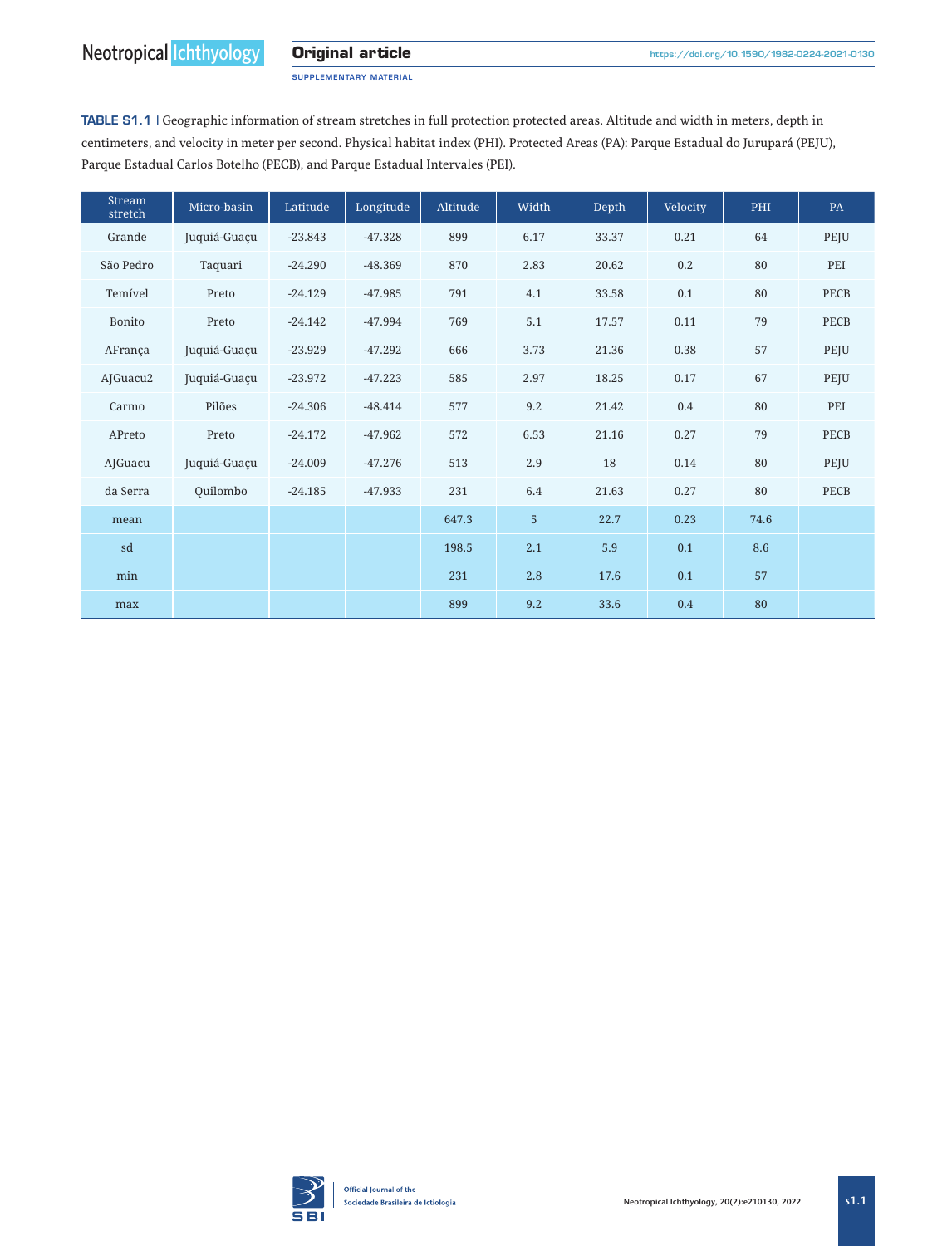| Stream stretch   | Micro-basin    | Latitude  | Longitude | Altitude | Width          | Depth | Velocity | PHI  | PA            |
|------------------|----------------|-----------|-----------|----------|----------------|-------|----------|------|---------------|
| Verde            | Acungui        | $-23.973$ | $-47.573$ | 739      | 4.93           | 38.07 | 0.4      | 56   | APASM         |
| Ouro Fino        | Açungui        | $-24.013$ | $-47.812$ | 662      | 4.83           | 24.28 | 0.1      | 80   | <b>APASM</b>  |
| Cachoeira do Chá | Acungui        | $-24.029$ | $-47.575$ | 602      | 11.4           | 30    | 0.4      | 80   | <b>APASM</b>  |
| Corujas          | Açungui        | $-24.060$ | $-47.589$ | 428      | 6.5            | 53.78 | 0.4      | 49   | <b>APASM</b>  |
| Areias           | Juguiá-Guacu   | $-24.031$ | $-47.452$ | 299      | 6.4            | 30.25 | 0.38     | 62   | APASM         |
| Pilões           | Pilões         | $-24.453$ | $-48.509$ | 128      | 33             | 37.85 | 0.5      | 70   | <b>APAQMR</b> |
| Itacolomi        | Pilões         | $-24.474$ | $-48.469$ | 107      | 18.5           | 31.92 | 0.8      | 65   | <b>APAQMR</b> |
| Pedro Cubas      | Pedro Cubas    | $-24.461$ | $-48.307$ | 92       | 9.67           | 46.89 | 0.2      | 56   | APASM         |
| Ribeirão Fundo   | Ribeirão Fundo | $-24.143$ | $-47.752$ | 92       | $\overline{4}$ | 22.09 | 0.03     | 64   | <b>APAQMR</b> |
| Ipiranga         | Preto          | $-24.164$ | $-47.850$ | 89       | 26             | 46.24 | 0.36     | 73   | <b>APASM</b>  |
| AfTaquari        | Taquari        | $-24.455$ | $-48.210$ | 86       | 3.1            | 17.33 | 0.2      | 65   | <b>APASM</b>  |
| Etá              | Etá            | $-24.273$ | $-48.107$ | 71       | 23             | 30.08 | 0.3      | 73   | <b>APASM</b>  |
| Ouilombo         | Ouilombo       | $-24.233$ | $-48.053$ | 43       | 16.67          | 68.33 | 0.3      | 55   | <b>APASM</b>  |
| Preto            | Preto          | $-24.192$ | $-47.891$ | 28       | 11.47          | 56.28 | 0.3      | 65   | <b>APASM</b>  |
| mean             |                |           |           | 247.6    | 12.8           | 38.1  | 0.33     | 65.2 |               |
| sd               |                |           |           | 252.5    | 9.3            | 14.5  | 0.19     | 9.3  |               |
| min              |                |           |           | 28       | 3.1            | 17.3  | 0.03     | 49   |               |
| max              |                |           |           | 739      | 33             | 68.3  | 0.8      | 80   |               |

TABLE S1.2 | Geographic information of stream stretches in sustainable use protected areas. Altitude and width in meters, depth in centimeters, and velocity in meter per second. Physical habitat index (PHI). Protected Areas (PA): Área de Proteção Ambiental da Serra do Mar (APASM) and Área de Proteção Ambiental Quilombos do Médio Ribeira (APAQMR).